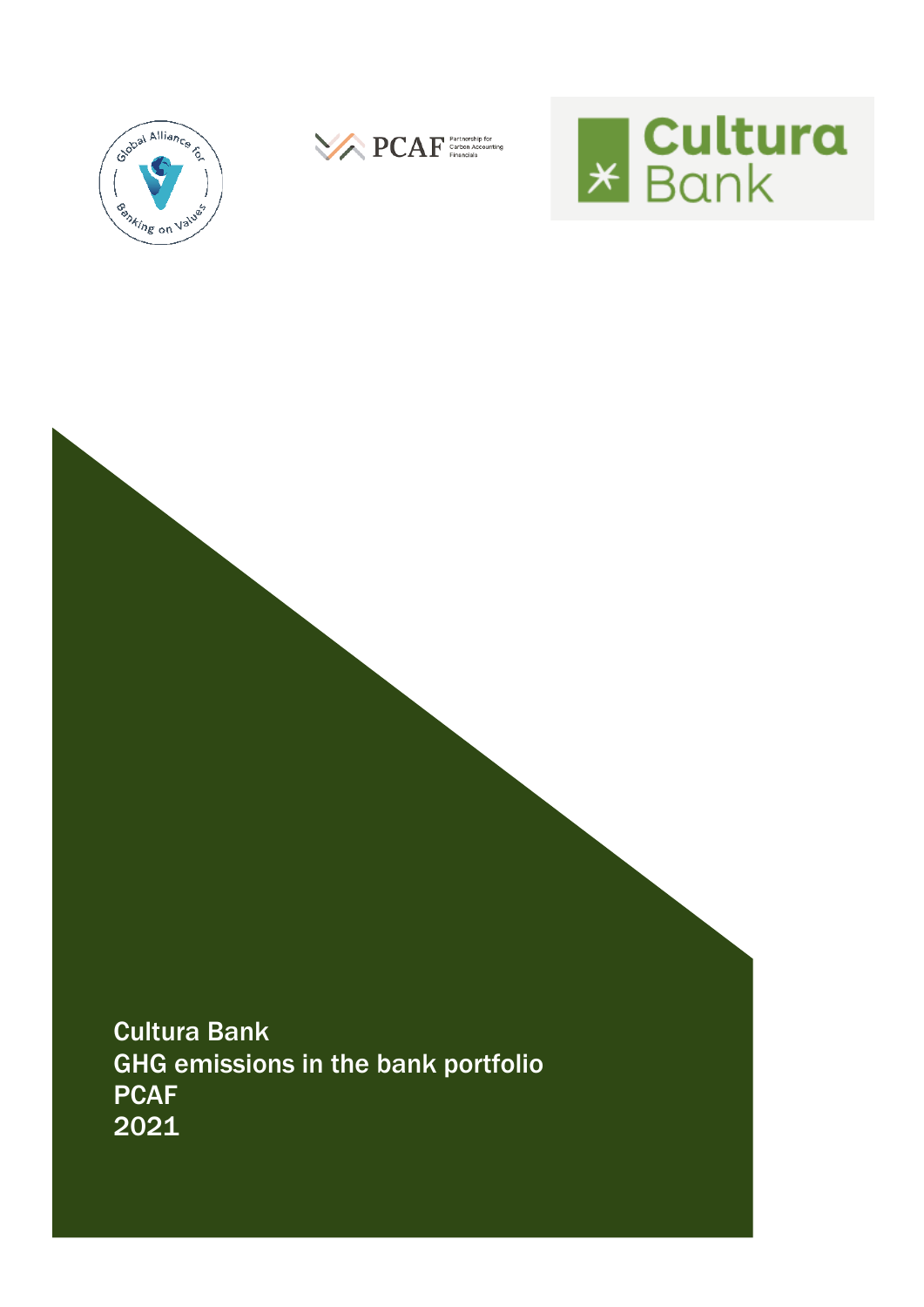# **Content**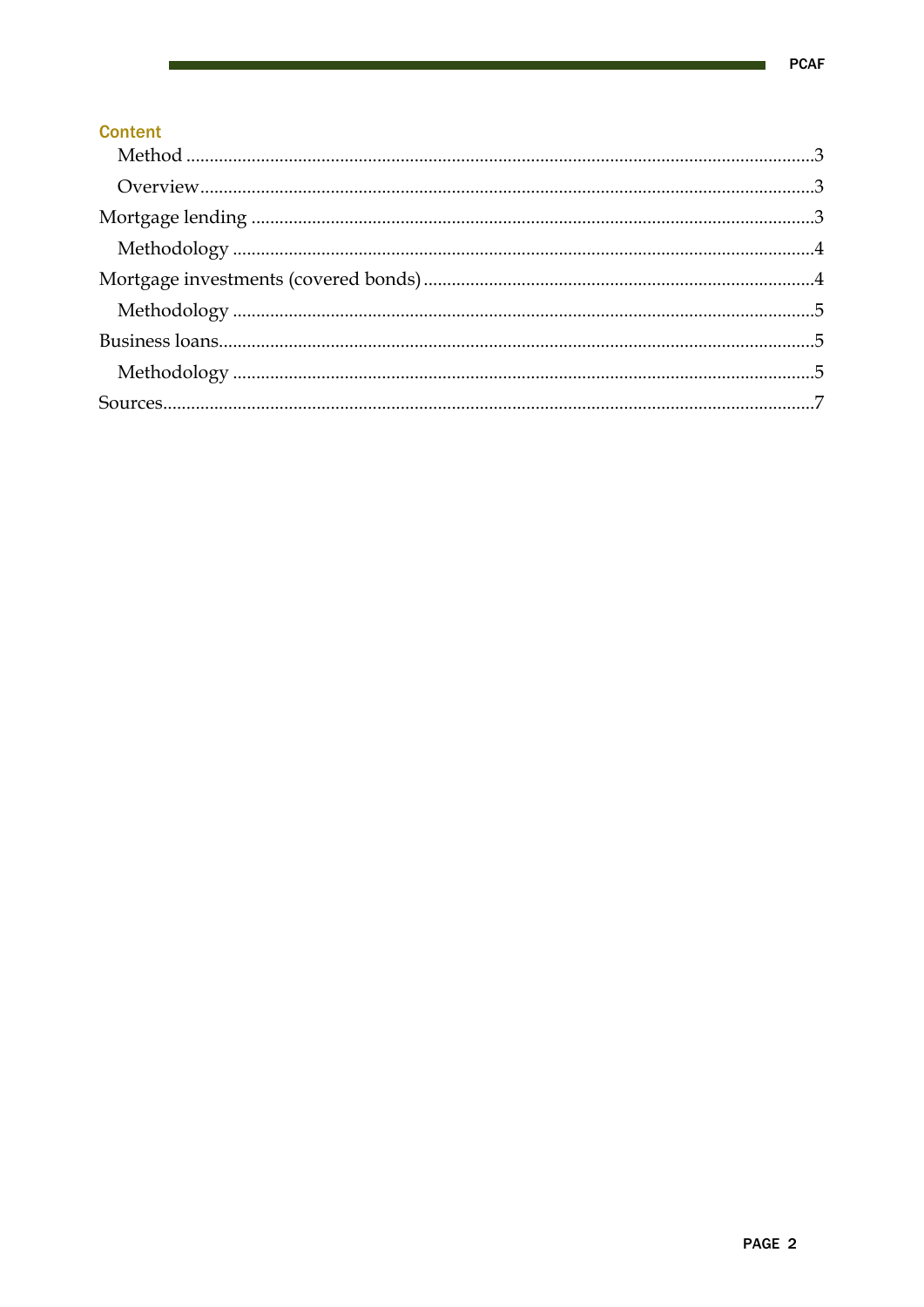# <span id="page-2-0"></span>Method

**Source:** Partnership for Carbon Accounting Financials (PCAF) **Date of data:** 31.12.2021

# <span id="page-2-1"></span>**Overview**

In line with the bank`s lending exclusion list, Cultura bank is not exposed to carbon-intensive industries and has therefore a relative low carbon-intensive loan portfolio. This is the first year the bank publishes the emission report aligned with the PCAF framework since the signing of the Climate Change Commitment in September 2019. Cultura Bank reports on three asset hotspots, namely mortgage lending, SME lending, and investments in covered bonds (mortgages) which accounts for about 70 % of total assets as of 31.12.2021.

|                       | Percentage of<br>total assets | <b>Total emissions</b><br>$(t CO2-e)$ | Tons CO <sub>2</sub> -e /<br><b>MNOK</b> asset | <b>PCAF Data quality</b><br>score |
|-----------------------|-------------------------------|---------------------------------------|------------------------------------------------|-----------------------------------|
| <b>NOT COVERED</b>    | 26 %                          |                                       | $\overline{\phantom{a}}$                       |                                   |
| <b>MORTGAGES</b>      | 41 %                          | 136                                   | 0,24                                           | 5                                 |
| <b>SME</b>            | 22 %                          | 1 2 6 4                               | 4,20                                           | 5                                 |
| <b>COVERED BONDS</b>  | 5 %                           | 26                                    | 0,38                                           | 5                                 |
| <b>CASH POSITIONS</b> | 6 %                           |                                       | $\overline{\phantom{a}}$                       |                                   |
|                       | 100 %                         | 1942                                  |                                                |                                   |

#### Business loans

The business loan outstanding amounted to 341 million NOK in 2021. 301 million NOK are included in the PCAF report due to lack of information on the remaining industries. The business loans account for 1,264 tons of CO2-e in 2021 which amounts to a total of 4,2 tons CO2-e/ million NOK in assets.

#### **Mortgages**

Mortgages, including investments in covered bonds, account for 136 tons of CO2-e in 2021. This amount to a total of 0,24 tons CO2-e/million NOK.

# <span id="page-2-2"></span>Mortgage lending

## **Assumptions**

All outstanding residential mortgages are within scope of the calculation. Our loan portfolio consists of 493 million NOK ordinary mortgages and 76 million NOK green mortgages. Financed emissions are based on the following formula:

$$
Financial emissions = \sum \frac{Outside\,amount}{Property\,value\,at\,origination} * Energy\,combination * Emission\,factor
$$

The report covers scope 1 and 2 emissions related to the energy use of the property. Estimated building energy consumption is based on building type and the number of houses. For estimating financed emissions in the loan portfolio of mortgages, general energy consumption is reported which is an average of 21 736 kWh.

In total, 94 per cent of Norwegian electricity consumption was covered by renewable electricity. The average direct greenhouse gas emissions associated with using electricity in Norway in 2021 were therefore only 22 grams of CO2 equivalents per kilowatt hour. In comparison, in recent years the EU has had a similar CO2 factor for the power supply of around 300 g CO2e / kWh.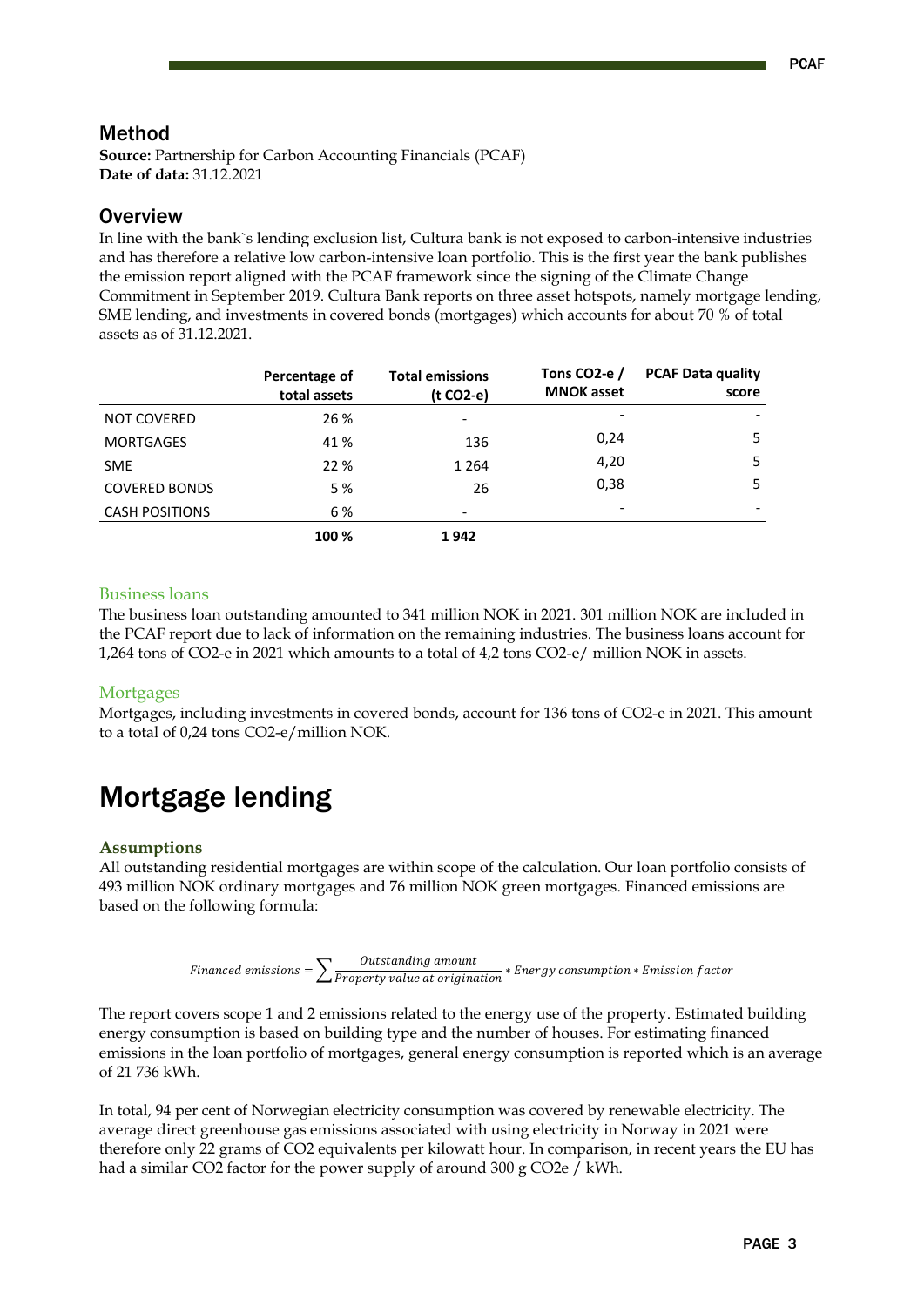Financed emissions are based on the number of buildings financed. As of 31.12.2021 Cultura Bank financed 285 homes. Using an average energy consumption per home of 21 736 kWh and 0,022 g CO2 per kWh this results in 136 286 kg of CO2.

# <span id="page-3-0"></span>Methodology

## **Attribution**

Due to data limitations attribution is set to 1, thus assuming that the outstanding amount of the loan is equal to the property value of origination. Cultura Bank will never issue a loan which exceeds 85 % of the property value and statistics show that average loan to value on new mortgages in 2021 was 65 %.

Once data collection on property value at origination is established, we will need to recalculate financed emissions, as this is expected to result in a significant reduction.

## **Energy consumption**

Average energy consumption per home is based on data gathered from official statistics published in Norway by the SSB (Statistisk Sentralbyrå). General energy consumption is reported to be 21 736 kWh on average.

The first steps in the improvement of the data quality will be obtaining floor area. Thereafter the energy label. Eventually actual energy consumption obtained from the customer.

Cultura Bank will aim to establish a routine for necessary data collection when the loan is being granted. This will include the property value at origination and the request of a report with details about the energy label of the house.

The energy label consists of:

- A letter grade that says how energy efficient the home is
- A color that says how environmentally friendly the heating is.

We shall encourage new and current customers to obtain a detailed energy label. The basic registration for an energy label is based on default values and offers few options. The detailed report is more comprehensive and requires the owner to register extensions, changes, implemented measures and the like. This will result in a more accurate estimate of energy consumption.

## **Emission factor**

An average emission factor has been used as of 31.12.2021 of 0,022 g CO2 per kWh. There is data available that is narrowed down to the emission factor based on the location of the home. The next step in improving the data is to differentiate the emission factor based on the location of the home that is financed. Furthermore, the data can be improved by gathering data on the energy source of the home. The expectation is that green mortgages will have a lower emission factor, because homes that are eligible for a green mortgages are selected based on criteria such as the energy source, ventilation, and square meters.

# <span id="page-3-1"></span>Mortgage investments (covered bonds)

#### **Assumptions**

Covered bonds are treated as being mortgage investments. Through reporting from the issuer we have access to an attribution factor. However, the property value is equal to the market value and not the property value at origination. The report covers scope 1 and 2 emissions related to the energy use of the property. Estimated building energy consumption is based on the number of houses.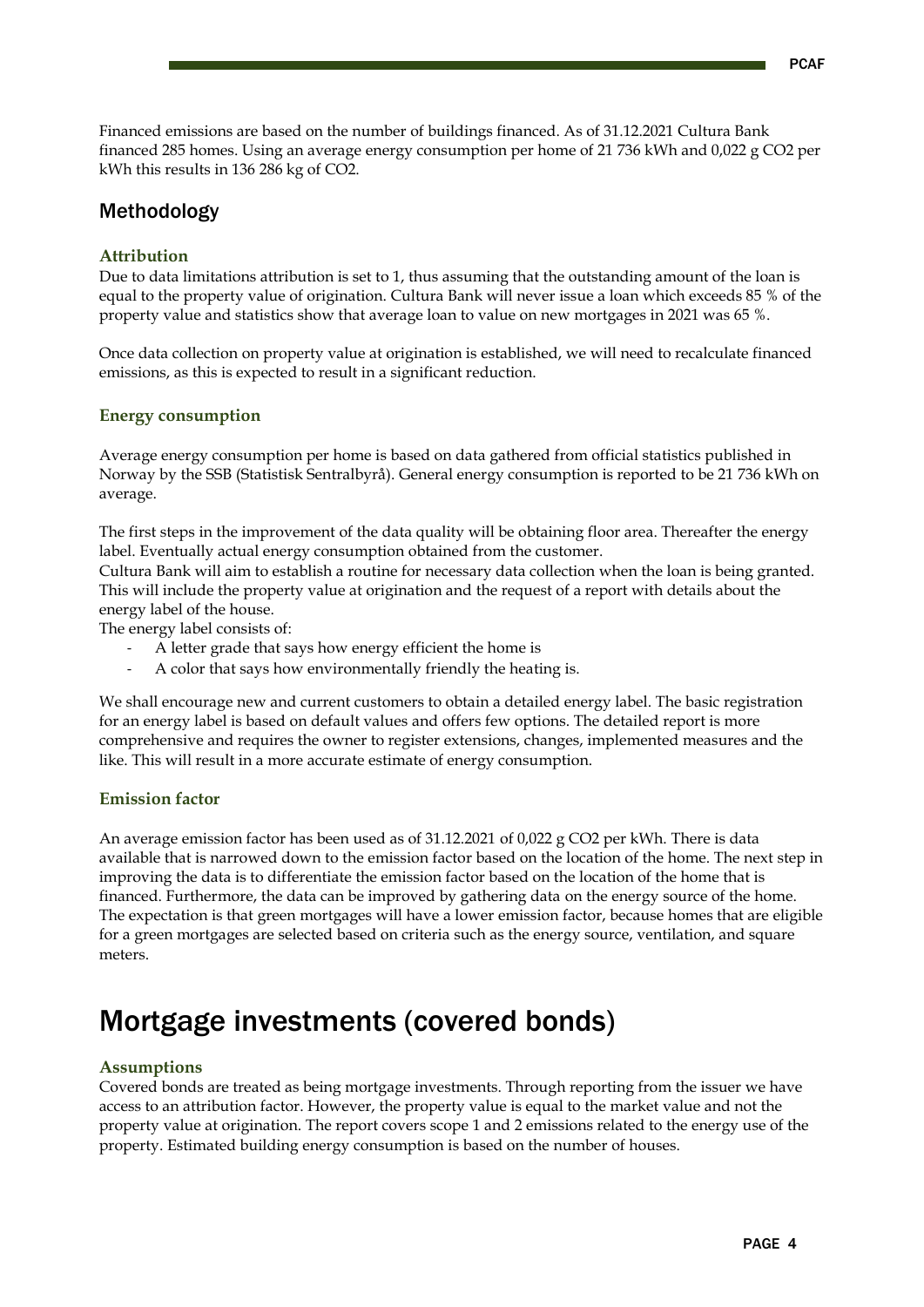# <span id="page-4-0"></span>Methodology

Total financed emissions is based on the following formula:

Financed emissions =  $\sum_{\text{LTV}}$  \* Energy consumption \* Emission factor Average LTV is 52%, and the average energy consumption for the houses indirectly financed by cultura.

52 % \* 21 736 kWH \* 103 houses \* 0,022g CO2/kWh = 25,7 Ton CO2

## **Attribution factor**

As the loan to value of the entire asset pool is the only variable we have available for estimating the attribution factor on the covered bonds we assume that:

Attribution  $factor = Loan$  to value of asset pool (LTV)

## **Energy consumption**

Average energy consumption per home is based on data gathered from official statistics published in Norway by the SSB (Statistisk Sentralbyrå). General energy consumption is reported to be 21 736 kWh on average.

#### **Emission factor**

The emission factor used is the same value we find for mortgages. We also have access to the geographical division of the asset pool and can therefore work towards an improvement by differentiating the emission factors based on the location of the homes.

# <span id="page-4-1"></span>Business loans

## **Assumptions**

Emissions related to the business loans are accounted for using statistical data on sectoral emission based on economic activity which includes scope 1 and 2 emissions. Statistics Norway provide data on emissions in each sector and total assets for each industry at a sector level according to NACE codes. The entities included are 88 % (301 million NOK) of all loans for general corporate purposes, nonprofits, and other structures of organization.

# <span id="page-4-2"></span>Methodology

## **Attribution factor**

The attribution factor in the calculation is the outstanding amount of the loan. As of 2021, the economic activity-based option 3B is utilized, which gives the data quality provided a score of 5. To improve data quality the first step is to report total debt and equity for all business loans.

#### **Emission factor**

Based on national statistics, the emissions are calculated using GHG emissions per sector and total assets in each sector. The data we available from SSB does not separate between Scope 1 and 2 emissions, and we hope to achieve this by our next reporting period. In the future we hope to improve the data quality by obtaining revenue for each borrowing company and thereby produce data with a score of 4. The financed emission calculation used for this report is as follows:

$$
Financial emissions = \sum Outstanding\ amount * \frac{GHG\ emissions}{Assets}
$$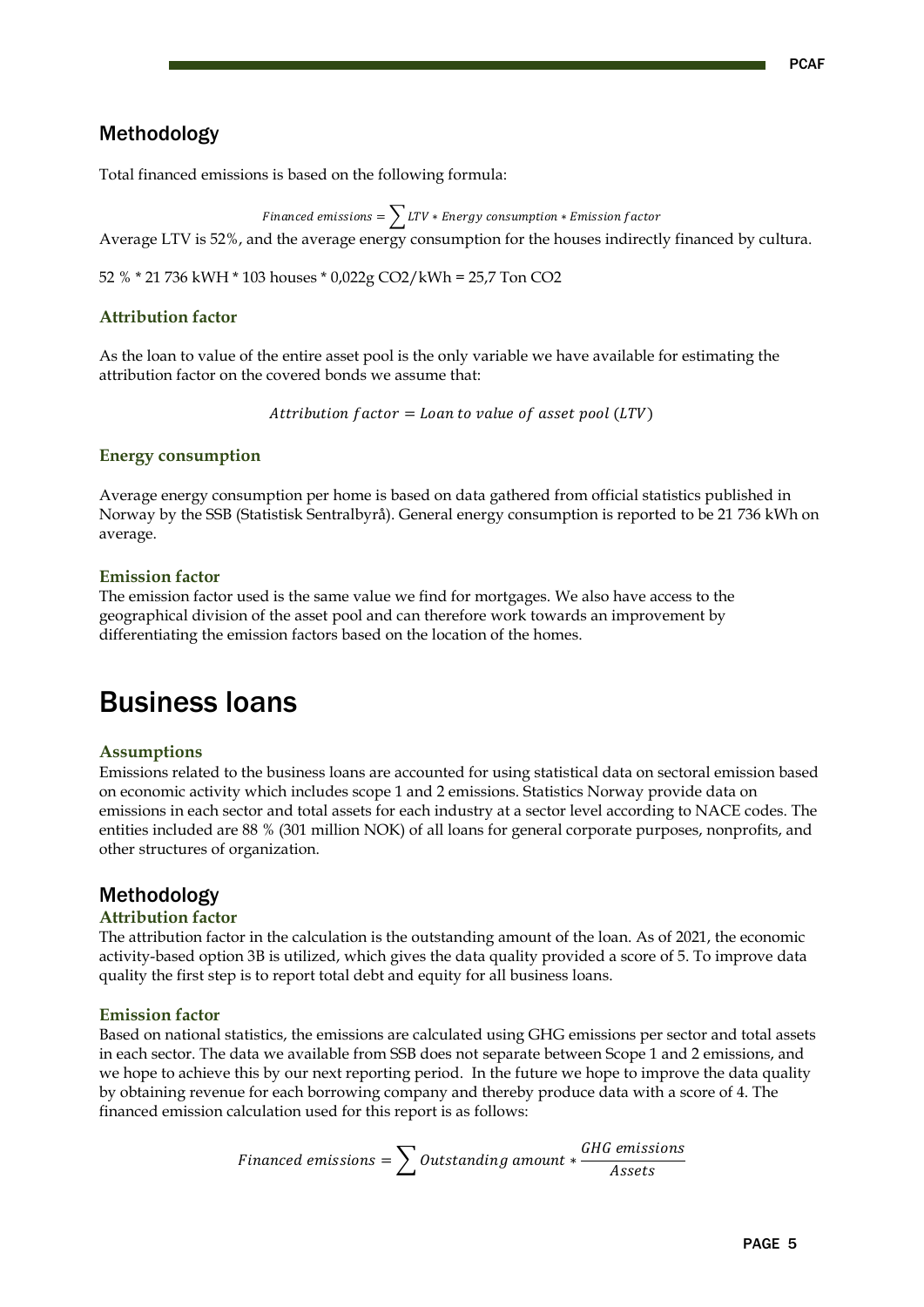| Classi-<br>ficatio<br>n | <b>Sector</b>                                              | <b>NACE</b><br>code | Industry                                                                                  | Loans<br>outstand<br>ing<br>(MNOK) | % of<br>total<br>assets | <b>Emission</b><br>factor<br>scope 1<br>and 2<br>(tCO2e/M<br><b>NOK</b><br>assets) | <b>Total</b><br>emissions<br>(tCO2e) |
|-------------------------|------------------------------------------------------------|---------------------|-------------------------------------------------------------------------------------------|------------------------------------|-------------------------|------------------------------------------------------------------------------------|--------------------------------------|
|                         |                                                            | 01110               | Growing of cereals, leguminous crops<br>and oil seeds                                     | 7,29                               | 0,5%                    | 14,4                                                                               | 105,03                               |
|                         |                                                            | 01130               | Growing of vegetables and melons,<br>roots and tubers                                     | 3,86                               | 0,3%                    | 14,4                                                                               | 55,55                                |
|                         |                                                            | 01190               | Growing of other non-perennial crops                                                      | 6,04                               | 0,4%                    | 14,4                                                                               | 86,95                                |
|                         |                                                            | 01410               | Raising of dairy cattle                                                                   | 22,19                              | 1,6%                    | 14,4                                                                               | 319,53                               |
|                         | Agriculture,                                               | 01430               | Raising of hourse and other equinies                                                      | 1,28                               | 0,1%                    | 14,4                                                                               | 18,49                                |
| Α                       | forestry and                                               | 01451               | Raising of sheep                                                                          | 2,05                               | 0,1%                    | 14,4                                                                               | 29,54                                |
|                         | fishing                                                    | 01460               | Raising of swine/pigs                                                                     | 3,72                               | 0,3%                    | 14,4                                                                               | 53,64                                |
|                         |                                                            | 01479               | Raising of other poultry                                                                  | 4,26                               | 0,3%                    | 14,4                                                                               | 61,34                                |
|                         |                                                            | 01490               | Raising of other animals                                                                  | 0,79                               | 0,1%                    | 14,4                                                                               | 11,41                                |
|                         |                                                            | 01500               | Mixed farming                                                                             | 24,95                              | 1,8%                    | 14,4                                                                               | 359,35                               |
|                         |                                                            | 02100               | Silviculture and other forestry activities                                                | 0,41                               | 0,0%                    |                                                                                    |                                      |
|                         |                                                            | 03111               | Marine fishing                                                                            | 1,95                               | 0,1%                    | 2,5                                                                                | 4,88                                 |
| $\mathsf{C}$            | Manu-                                                      | 10710               | Manufacture of bread: manufacture of<br>fresh pastry goods and cakes                      | 8,57                               | 0,6%                    | 0,4                                                                                | 3,43                                 |
|                         | factoring                                                  | 31090               | Manufacture of other furniture                                                            | 1,12                               | 0,1%                    | 1,5                                                                                | 1,67                                 |
|                         |                                                            | 46180               | Agents specialized in the sale of other<br>particular products                            | 0,17                               | 0,0%                    | 4,4                                                                                | 0,75                                 |
|                         | Wholesale<br>and retail<br>trade                           | 46210               | Wholesale of grain, unmanufactored<br>tobacco, seeds and animal feeds                     | 1,61                               | 0,1%                    | 4,4                                                                                | 7,10                                 |
|                         |                                                            | 47241               | Retail sale of bread, cakes and flour<br>confectionery in specialised stores              | 1,77                               | 0,1%                    | 4,4                                                                                | 7,80                                 |
| G                       |                                                            | 47789               | Other retail sale of goods in specialised<br>stores                                       | 0,03                               | 0,0%                    | 4,4                                                                                | 0,14                                 |
|                         |                                                            | 47810               | Retail sale via stalls and markets of<br>food, beverages and tobacco products             | 0,74                               | 0,1%                    | 4,4                                                                                | 3,25                                 |
|                         |                                                            | 47919               | Other sale of specialised assortment og<br>goods via mail order houses or via<br>internet | 0,03                               | 0,0%                    | 4,4                                                                                | 0,11                                 |
| н                       | Transpor-<br>tation and<br>storage                         | 52299               | Other forwarding services                                                                 | 0,29                               | 0,0%                    | 0,3                                                                                | 0,09                                 |
| J                       | Information<br>and<br>communi-<br>cation                   | 59200               | Sound recording and music publishing<br>activities                                        | 0,07                               | 0,0%                    | 0,01                                                                               | 0,00                                 |
|                         | Real estate<br>activities                                  | 68100               | Buying and selling of own real estate                                                     | 8,62                               | 0,6 %                   | 0,03                                                                               | 0,26                                 |
|                         |                                                            | 68201               | House cooperative                                                                         | 5,13                               | 0,4%                    | 0,03                                                                               | 0,15                                 |
| L                       |                                                            | 68209               | Other letting of real estate                                                              | 55,96                              | 4,0%                    | 0,03                                                                               | 1,68                                 |
|                         |                                                            | 68320               | Management of real estate on a fee or<br>contract basis                                   | 0,88                               | 0,1%                    | 0,03                                                                               | 0,03                                 |
|                         | Professional,<br>scientific and<br>technical<br>activities | 70220               | Business and other management<br>consultancy activities                                   | 0,09                               | 0,0%                    | 0,9                                                                                | 0,08                                 |
|                         |                                                            | 71112               | Architectual design services for<br>buildingss                                            | 2,37                               | 0,2%                    | 0,9                                                                                | 2,13                                 |
|                         |                                                            | 71113               | Landscape architectual services                                                           | 2,37                               | 0,2%                    | 0,9                                                                                | 2,13                                 |
| М                       |                                                            | 74103               | Interior decorator,- interior design,- and<br>other interiod advising services            | 1,29                               | 0,1%                    | 0,9                                                                                | 1,17                                 |
|                         |                                                            | 74200               | Photograph activities                                                                     | 2,20                               | 0,2%                    | 0,9                                                                                | 1,98                                 |
|                         |                                                            | 74909               | Other professional, scientific and<br>technical activities                                | 0,40                               | 0,0%                    | 0,9                                                                                | 0,36                                 |